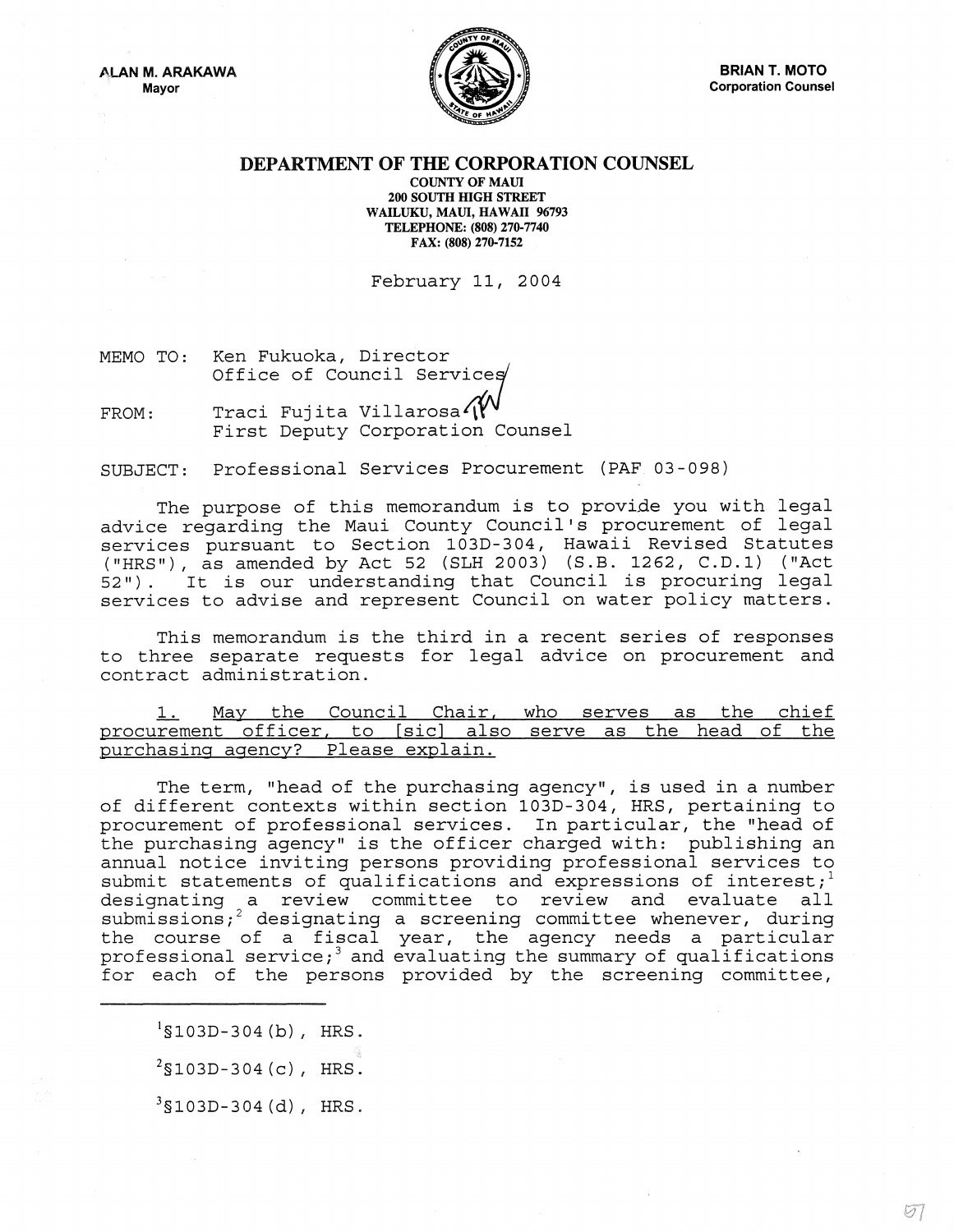ranking the persons, and negotiating a contract with the person ranked first. 4

Chapter 103D ("Hawaii Public Procurement Code") does not define the word "head", but does define "purchasing agency" as "any governmental body which is authorized by this chapter or its implementing rules and procedures, or by way of delegation, to enter into contracts for the procurement of goods, services, or construction. $15$ 

Neither the Hawaii Public Procurement Code, nor the Hawaii Administrative Rules pertaining to procurement ("Procurement Rules"), specifically address the issue of whether the chief procurement officer may also serve as the head of the purchasing<br>agency. However, informal discussions with Mr. Aaron Fujioka, However, informal discussions with Mr. Aaron Fujioka, Administrator of the State Procurement Office, lead us to believe that it would not be appropriate for the Council-Chair to serve as the head of the purchasing agency because the Council Chair, as chief procurement officer, is responsible for general oversight of procurement for the legislative branch.<sup>6</sup> If the Council Chair also acted as the head of the purchasing agency, it would be difficult for the Chair to exercise independent and objective oversight of the procurement process inasmuch as the Chair would be personally and directly involved in that process. Accordingly, the Council Chair may want to consider delegating the duties of the head of the purchasing agency to someone else.<sup>7</sup>

4§103D-304(e), HRS.

 $5$ §103D-104, HRS.

6"Authority and duties of the chief procurement officer. (a) For their respective jurisdictions and unless otherwise specifically provided in this chapter, each chief procurement officer shall serve as the central procurement officer and: (1) Procure or supervise the procurement of all goods, services, and construction;

(2) Exercise general supervision and control over all inventories of goods;

(3) Sell, trade, or otherwise dispose of surplus goods; and (4) Establish and maintain programs for the inspection, testing, and acceptance of goods, service, and construction." §103D-205(a), HRS.

7In earlier informal conversations with Mr. Fujioka on issues relating to the "head of the purchasing agency", Mr. Fujioka cited, for illustrative purposes, the example of the State Senate, where the Senate President (who is the chief procurement officer for the Senate) assigns to the Senate Clerk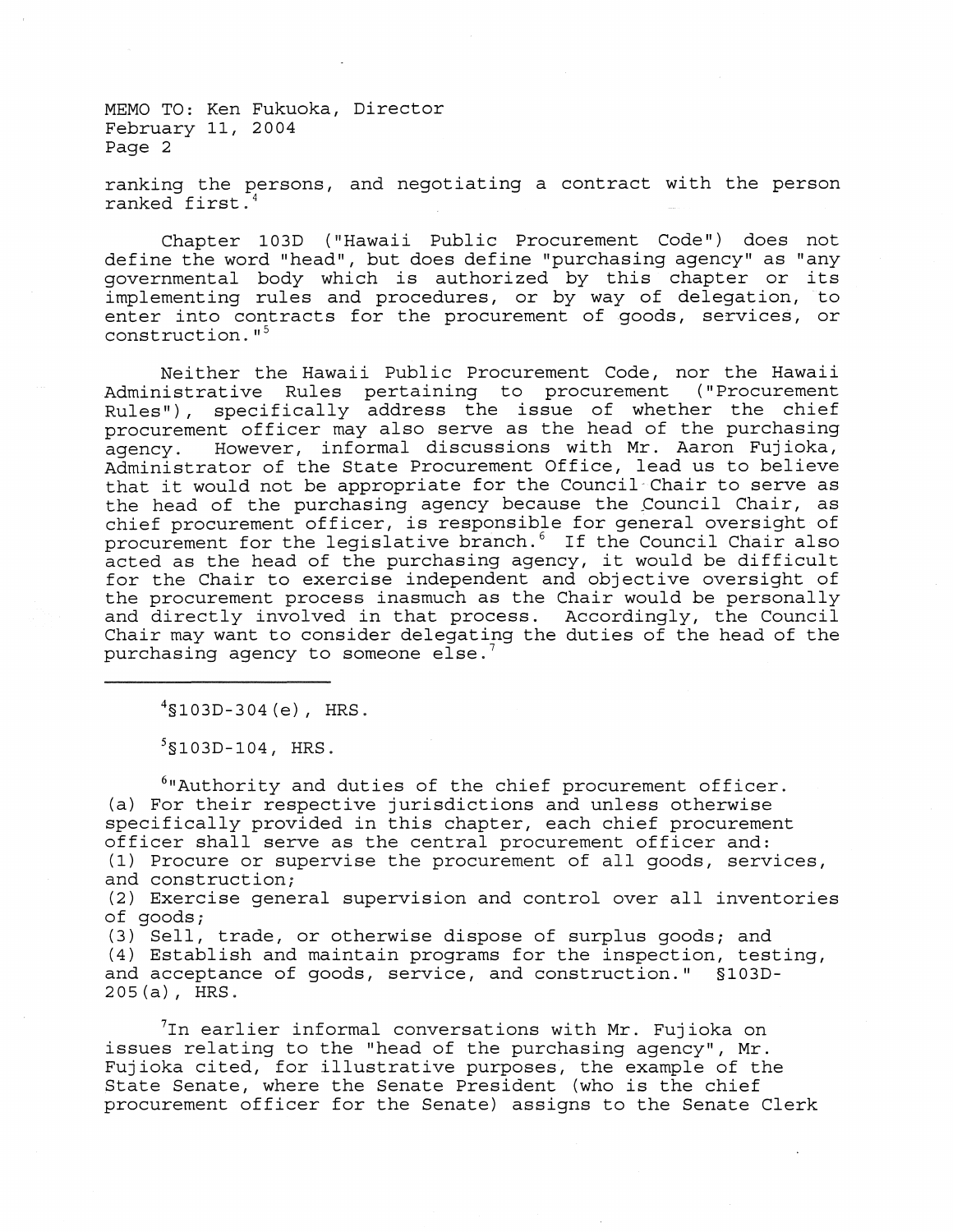The foregoing advice is consistent with advice we rendered on the subject of whether it is necessary for the chief procurement officer to designate contract administrators. In particular, by memorandum addressed to you and dated January 27, 2004, we advised that the Hawaii Public Procurement Code and the Procurement Rules appear to assume that the chief procurement officer would not administer contracts directly but that he or she would assign such responsibilities to others so as to preserve the chief procurement officer's independence of judgment and objective oversight in procurement matters.<sup>8</sup>

2. May the authority to act as head of the purchasing agency be delegated? If so, what restrictions apply to selection of the delegee? Who within the current structure of the Council and its divisions could appropriately be designated the head of the purchasing agency?

The Council Chair, as chief procurement officer, may delegate the authority and duties of head of purchasing agency to a designee or to an official within the Council Chair's "jurisdiction" *(i.e.,*  the legislative branch of County government).<sup>9</sup> Our memorandum addressed to you and dated January 27, 2004, regarding contract administration for professional services contracts, provides further information on the subject of delegation of authority and duties by the chief procurement officer. We refer you to that memorandum for further details and advice on the subject.

Under Subsection  $3-6(6)$  of the Charter of the County of Maui (2003), the council shall have the power "[t]o retain or employ, by a vote of two-thirds of its entire membership, special counsel for any special matter presenting a real necessity for such employment." Should the proposed special counsel be named in the proposed resolution authorizing the employment of special counsel? proposed resolution authorizing the employment of special counsel?<br>Or is it sufficient for the Council to adopt a resolution that simply authorizes the employment of special counsel to be selected in accordance with the State procurement law (i.e., allowing the Council to approve only the hiring of special counsel, not the individual selection)?

the duties associated with the head of the purchasing agency.

 $8$ Memorandum to Ken Fukuoka, Director, from Traci Fujita Villarosa, First Deputy Corporation Counsel (Jan. 27, 2004), at 4.

 $9$ §103D-208, HRS.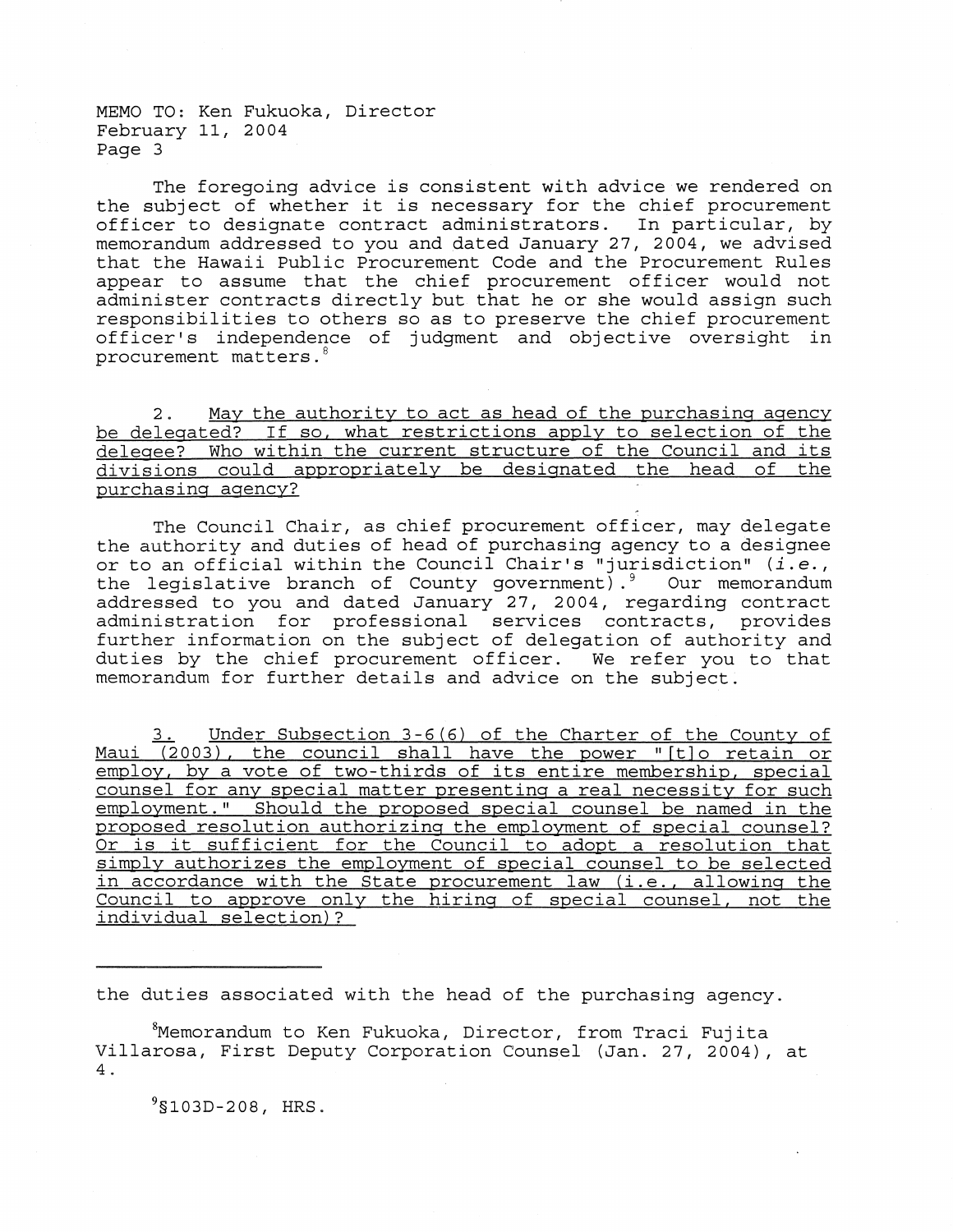The interpretation of the Charter is similar to the interpretation of a statute. Maui County Council v. Thompson, 84 Hawaii 105, 929 P.2d 1355, Hawai'i (1996). The fundamental starting point for statutory interpretation is the language of the statute itself. Peterson v. Hawaii Elec. Light Co., 85 Hawaii 322, 944 P.2d 1265 (Sept. 5, 1997). Where the statutory language is plain and unambiguous, the plain and obvious meaning should be given effect. Id.

Section 3-6(6) of the Charter states that Council shall have the power to "retain or employ, by a vote of two-thirds of its entire membership, special counsel for any special matter presenting a real necessity for such employment. Any such employment shall specify the compensation, if any, to be paid for said services."<sup>10</sup>

The language of Section 3-6(6) requires that the compensation be specified in any special counsel employment, but does not require that such special counsel be named in the resolution authorizing the employment. In Maui County Council v. Thompson, the Hawaii Supreme Court, when interpreting Section 3-6(6) and Council's prerogative in the hiring of outside attorneys, emphasized Council's authority to approve the expenditure of public funds. $^{11}$  This emphasis suggests that a key aspect of any Council resolution approving the employment of special counsel is the amount of compensation to be paid, and not necessarily the identity or name of the special counsel being employed.<sup>1</sup>

Therefore, although special counsel may be named in a resolution authorizing employment of special counsel, the omission of the counsel's name would not, by itself, render the resolution defective.

4. If the name of the proposed special counsel is submitted to the Council in the proposed resolution, is it permissible for the Council to reject the selection name by the head of the purchasing agency? Would such a vote still comport with the State Procurement Code?

 $^{10}$ Section 3-6(6), Revised Charter of the County of Maui (1983), as amended ("Charter") (emphasis added) .

<sup>11</sup>Maui County Council v. Thompson, 84 Haw. at 107-109.

 $^{12}$ Subsections 3-6(1) and (2), Charter.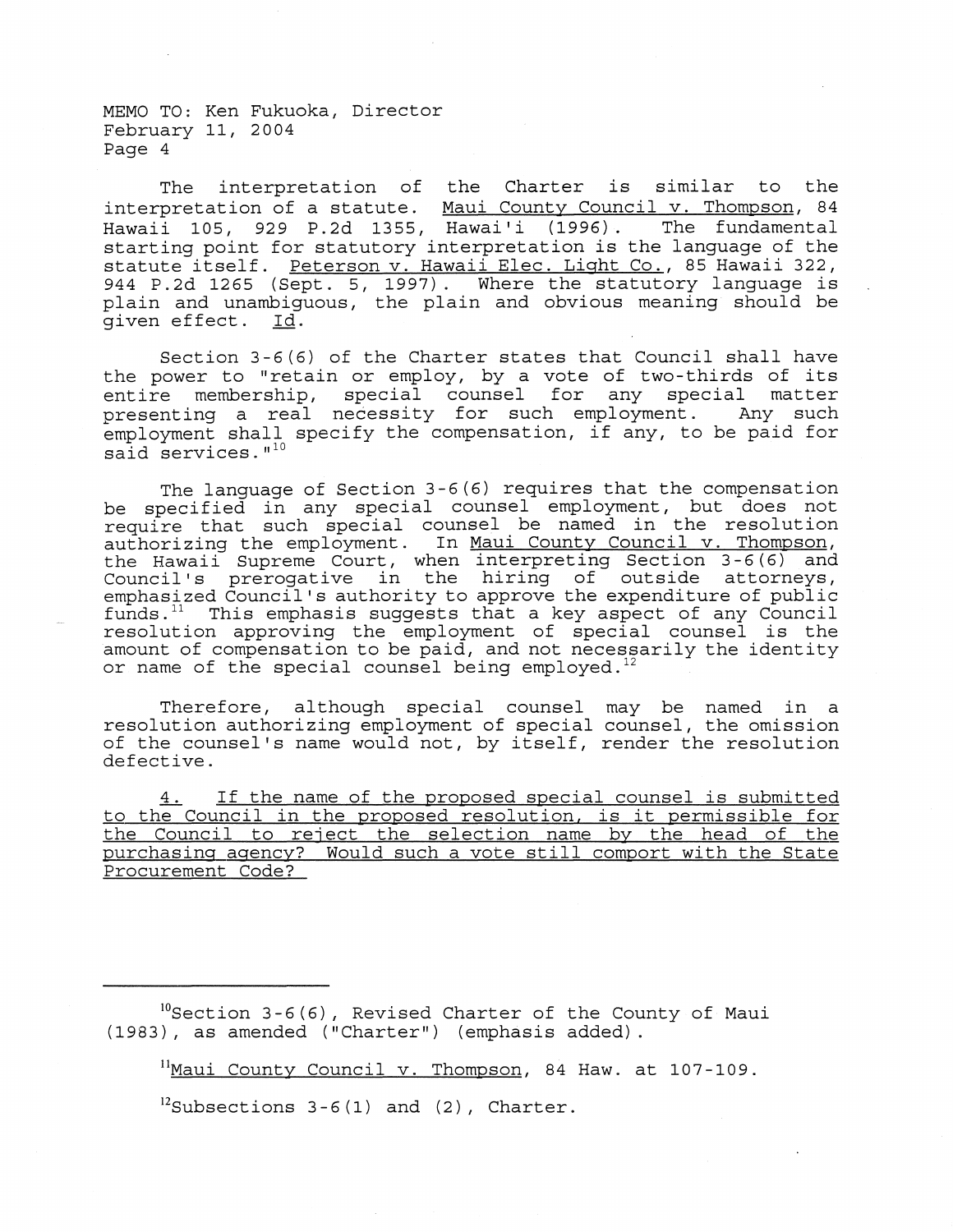The Hawaii Public Procurement Code and the Procurement Rules do not specifically address the procurement of professional services that are subject to legislative approvals, and we are not aware of any guidelines or opinions which address this subject.

Pursuant to its powers and duties under Section 3-6(6) of the Charter, it is clear that the Council may disapprove a proposed resolution authorizing the employment of special counsel on the grounds that there is no "real necessity for such employment", or that the compensation to be paid for such services should not in fact be paid or authorized. These grounds, based as they are on<br>provisions in the Charter, exist independently of any provisions in the Charter, exist independently of considerations that may be imposed by the Hawaii Public Procurement Code, and do not appear to be in direct conflict with, or incompatible with the purposes and application of, the Hawaii Public Procurement Code.<sup>13</sup>

Of greater interest and concern is whether the Council may, in the course of acting upon a resolution approving the employment of special counsel, use such an occasion and process-to substitute, in effect, its judgment as to the appropriate counsel to be selected in place of the evaluations and selections made by the review committee and selection committee pursuant to Section 103D-304, HRS.

We note that Act 52 amended the provisions of the Hawaii Public Procurement Code relating to the procurement of professional services.<sup>14</sup> Act 52 states, in part:

 $13$ §103D-304(h), HRS, provides that, if the head of the purchasing agency is unable to negotiate a contract with the first-ranked person, the agency head must provide documentation to support selection of someone other than the first-ranked person and go to the next person on the list.

<sup>14</sup>Professional services procurement procedures may be summarized as follows:

Notice. At least once, before beginning of each fiscal year, the head of the purchasing agency publishes notice inviting persons engaged in providing professional services which the agency anticipates needing in the next fiscal year to submit current statements of qualifications and expressions of interest to the agency. §103D-304(b) , HRS.

Review Committee. Head of purchasing agency designates a review committee consisting of a minimum of 3 persons with sufficient education, training, and licenses or credentials for each type of professional service which may be required. Deputy directors or equivalent positions shall not serve on committee. Non-county employees must have sufficient knowledge, serve without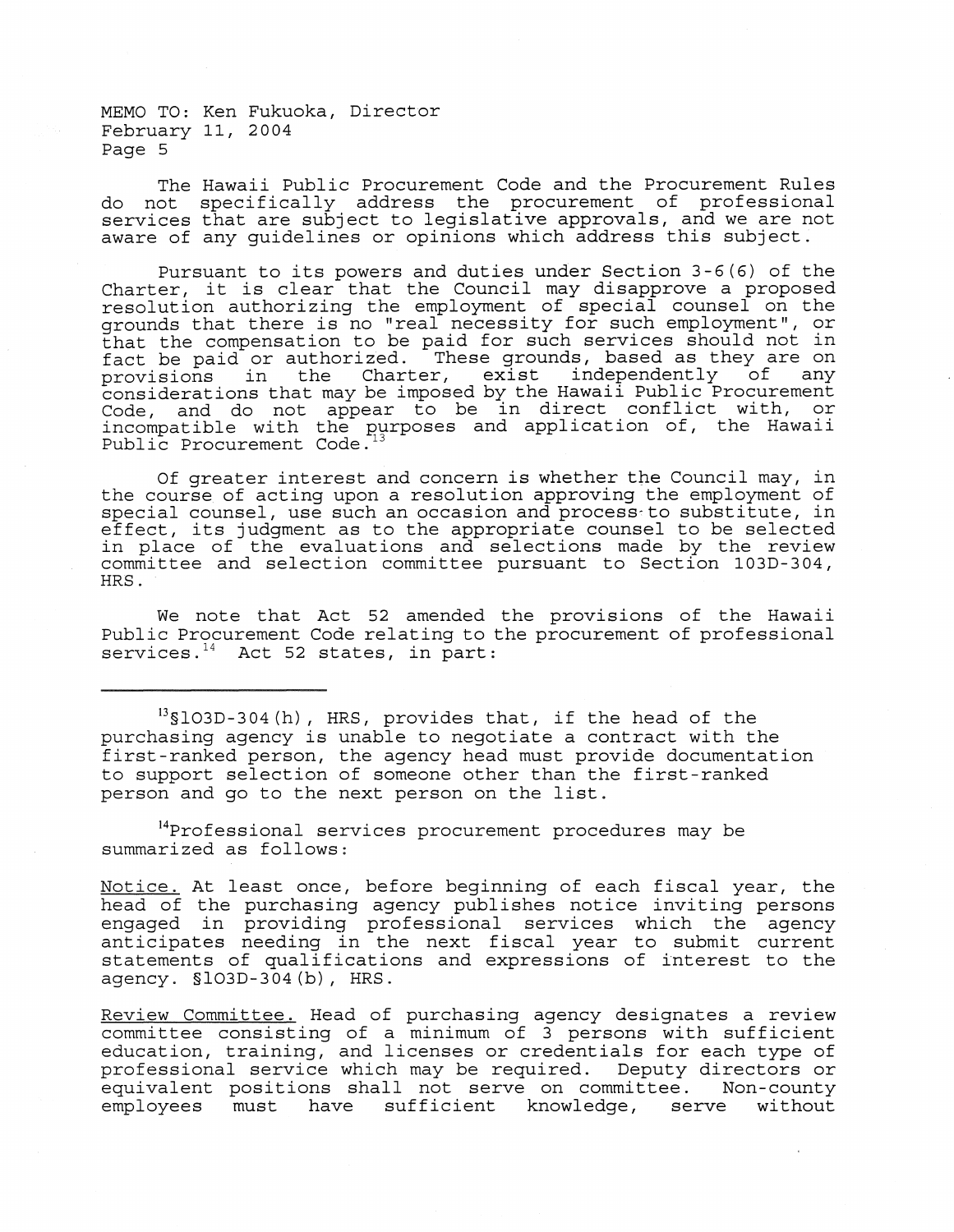> The purpose of this Act is to establish procurement policies and procedures that:

- (1) Promote public confidence in the integrity of the procurement process;
- (2) Increase openness in the award of competitive sealed proposals and professional services contracts ....

Standing Committee Report No. 876, relating to Senate Bill No. 1262, emphasizes those aspects of Senate Bill No. 1262 providing

compensation unless justified, and sign an affidavit attesting to no conflict, agreeing to confidentiality, and agreeing that name<br>will become public. Head shall ensure impartiality and shall ensure impartiality independence of committee members. Committee evaluates submissions and prepares list of qualified persons. §103D-304(c) , HRS.

Selection Committee. When agency needs professional services, head designates a selection committee comprised of a minimum of 3 persons with sufficient education, training, and licenses or credentials in the area of the services needed. Deputy directors or equivalent positions shall not serve on committee. Non-county<br>employees must have sufficient knowledge, serve without sufficient knowledge, compensation unless justified, and sign an affidavit attesting to no conflict, agreeing to confidentiality, and agreeing that name<br>will become public. Head of purchasing agency shall ensure will become public. Head of purchasing agency shall ensure impartiality and independence of committee members and names of members shall be placed in contract file. The selection criteria, in descending order of importance, are as follows:

1. Experience and professional qualifications.

2. Past performance on projects of similar scope.

3. Capacity to accomplish the work in the required time.

4. Any additional criteria determined in writing by the selection committee.

Committee ranks a minimum of 3 persons based on the selection criteria and send the ranking to the head with summary of the of<br>qualifications. If more than one person holds the same If more than one person holds the same qualifications, committee shall rank the persons in such a manner that ensures equal distribution of contracts among the persons holding the same qualifications. §§103D-304(d)-(g), HRS.

Contract Negotiation. Head of purchasing agency negotiates contract with first ranked person. If unable to agree, head of purchasing agency must provide documentation supporting selection of other than first person, and negotiate with second ranked person and so on. If head of purchasing agency cannot agree with anyone on list, selection committee may be asked to submit a minimum of 3 additional names for consideration. \$103D-304(h), HRS.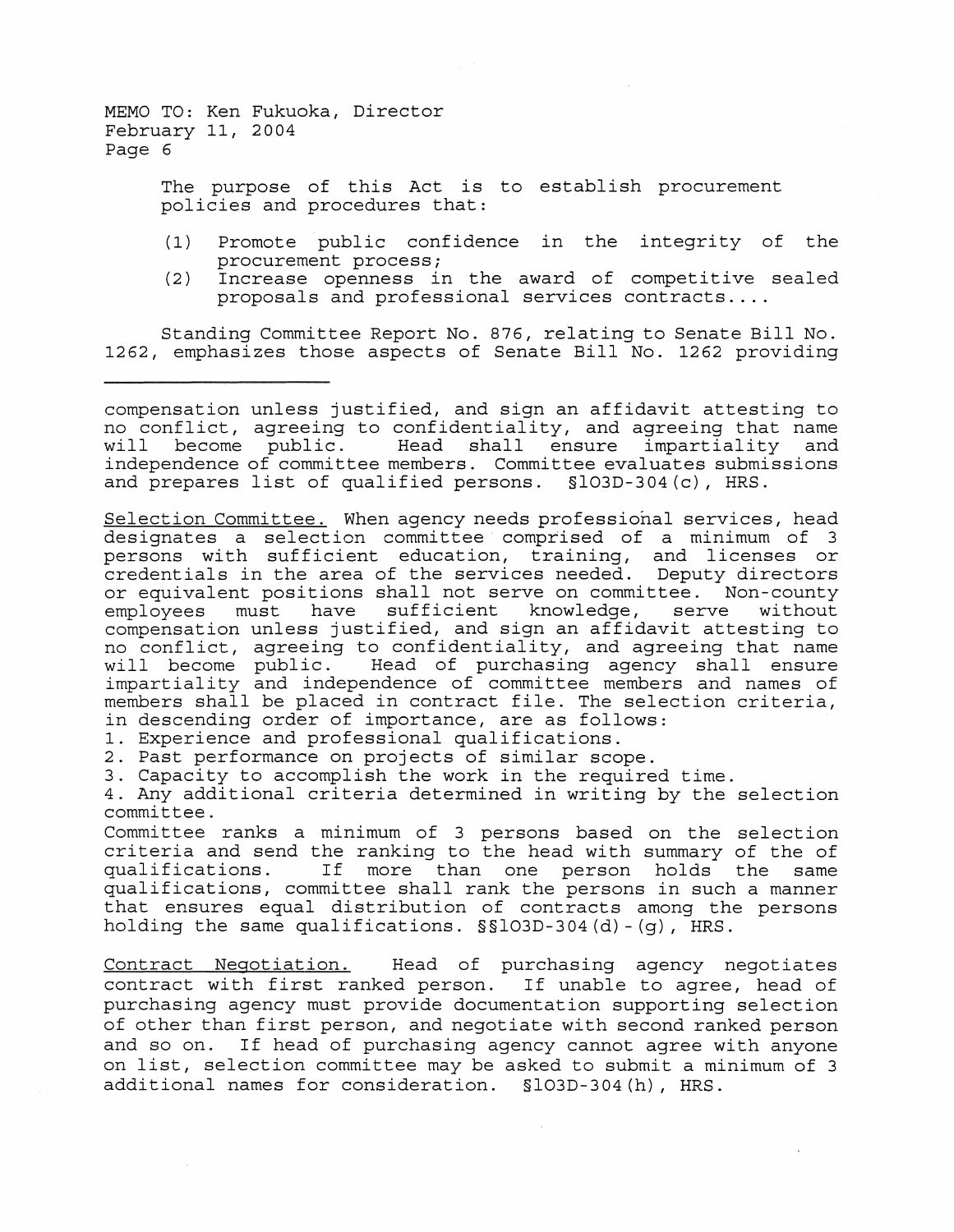for an independent selection committee and an objective ranking of professional service providers based on qualifications:

This measure also amends section 103D-304, HRS, relating to procurement of professional services. Specifically, this measure amends the composition of the review committee required under section 103D-304, HRS, and specifies that the review committee members' names shall be public information placed in the contract file.

This measure also amends section 103D-304, HRS, to require that an independent selection committee rank professional service providers according to specified criteria, and that the head of the purchasing agency negotiate with providers according to their ranking. Your Committee agrees with all of these amendments to ensure that professional contracts are awarded based on professional qualifications only.<sup>15</sup>

Under Section 103D-304, HRS, as amended, the review and evaluation of potential service providers is to be performed by<br>individuals chosen to ensure their "impartiality and individuals chosen to ensure their "impartiality and independence". $^{16}$ 

As discussed above, our office has had informal telephone conferences with Mr. Aaron Fuj ioka, Administrator of the State conferences with Mr. Aaron Fujioka, Administrator of the state<br>Procurement Office. Based on such conferences, it is our understanding that Act 52 was initiated in response to a public perception that the procurement process was vulnerable to abuse by government officials who might be tempted to reward political supporters and friends. Act 52 was advanced as a measure to depoliticize the procurement process by amending the Hawaii Public Procurement Code and establishing an objective and specific process for selection of professional service providers.

Mr. Fujioka further informed us that, although not explicitly stated in Act 52, the amendments imply that elected and high-level appointed government officials should not participate in appointed government officials should not participate in recently adopted interim rules for the State Procurement Office, which specifically prohibit deputy directors from serving on review or selection committees.  $17$ 

<sup>17</sup>"Deputy directors or equivalent positions shall not serve on review or selection committees." §3-122-69(b) , HAR (interim  $11/15/03$ ).

<sup>&</sup>lt;sup>15</sup> Stand. Comm. Rep. No. 876, at 4.

 $^{16}$  §§103D-304 (c), (d), HRS.